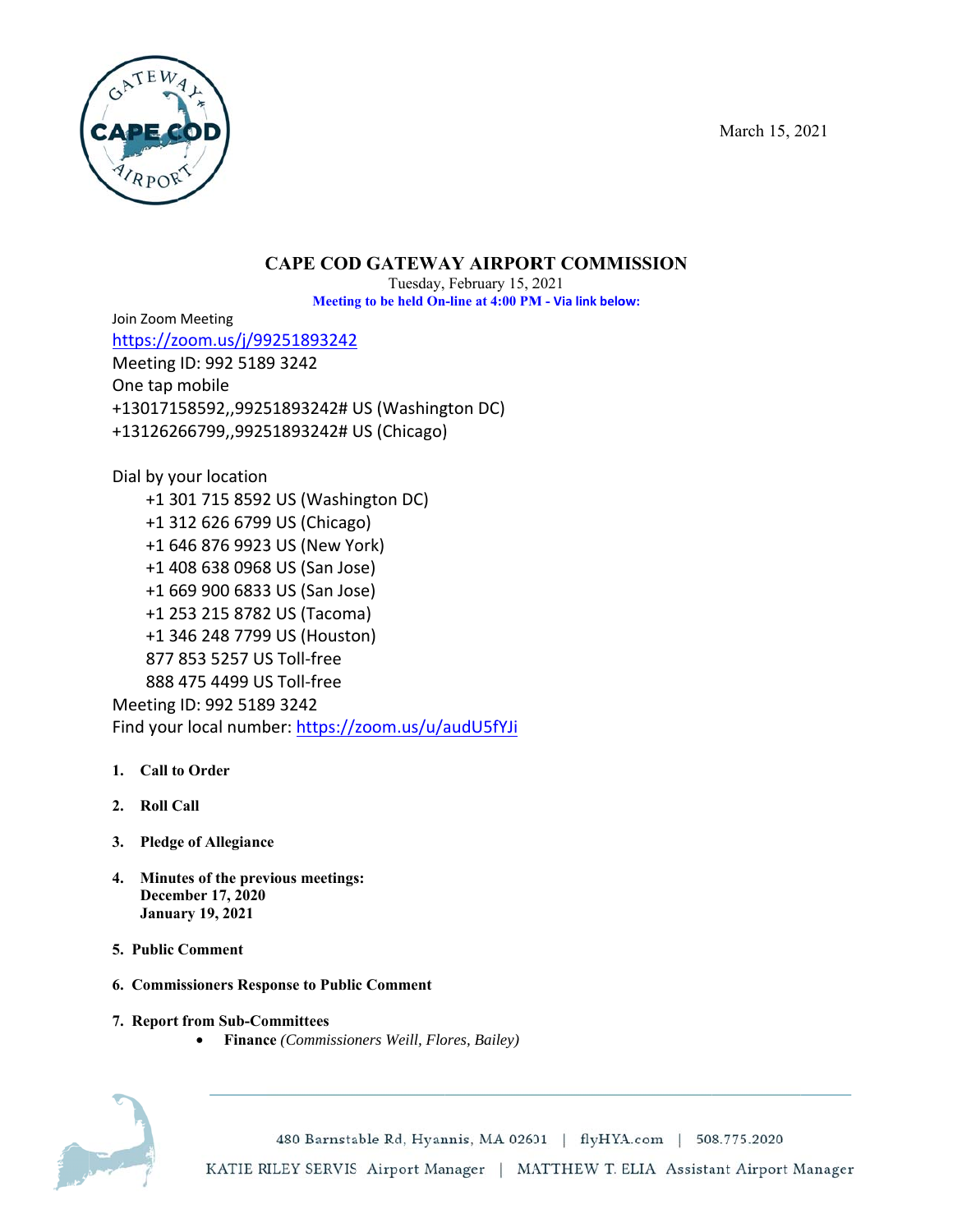• **Infrastructure & Marketing***(Commissioners Young, Bierwirth)* 

#### **AGENDA**

**8. Old Business None** 

**9. New Business COM0321-01 – Welcome and Presentation by Aloft Aviation Management, LLC** 

**COM0321-02 – Approval of FY2022 proposed budget** 

**COM0321-03 – Review and discuss modified financial reporting** 

**COM0321-04 – Review and discuss Airport Commission By-Laws** 

**COM0321-05 – Business Plan Update Presentation – Third Quarter FY2021.** 

**EXECUTIVE SESSION: Executive Session pursuant to G.L. c. 30A, § 21(a)(3) to discuss strategy with respect to municipal t-hangar lease agreements as a discussion in open session may be detrimental to the bargaining position of the Airport Commission.** 

**COM0321-06 – Approval of Management's proposal for lease rates post t-hangar construction by and between the Airport and the six municipal hangar lessors.**

#### **10. Report of Special Committees**

- Noise Report (July, October, January, April)
- Yarmouth Representative Comments
- Airport Manager's Report

#### **Updates:**

- o Airport Finances Update
	- o CRRSA Grant Update see above
- o CARES Act Projects
	- o Replacement of T-hangar (Amendment Commission approved January 2021),
	- o Fleet Hangar Door Replacement (Amendment Commission approved January 2021),
	- o Mary Dunn Way Extension (underway and amendment forthcoming).
- o Airport Master Plan Update
	- $\circ$  Live public meeting scheduled for March 22  $\omega$  6PM live on Zoom Webinar and possibly Facebook
	- o Please visit our website for documentation details available to the public
	- o Coordination with both Town of Barnstable and Yarmouth
- o Airport Environmental Assessment
	- o Post master plan update planning process
	- o 18-24 month process
	- o Airport Manager, is crafting an RFP to seek proposals from highly qualified firms with previous experience in environmental impact analyses of proposed airport actions that are subject to Federal Aviation Administration (FAA) decision. This includes but is not limited to:
		- National Environmental Policy Act (NEPA) environmental impact analyses;



480 Barnstable Rd, Hyannis, MA 02601 | flyHYA.com | 508.775.2020 KATIE RILEY SERVIS Airport Manager | MATTHEW T. ELIA Assistant Airport Manager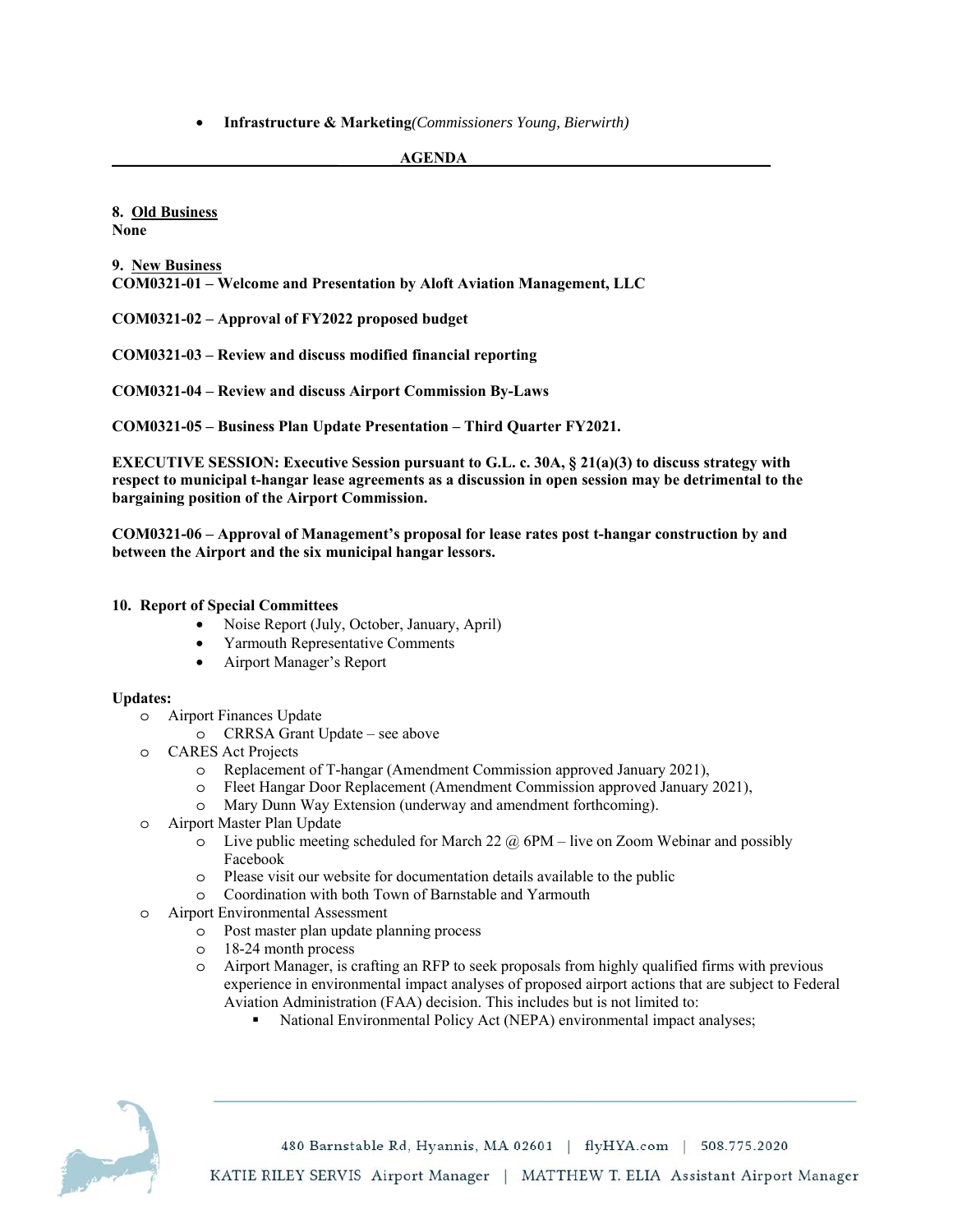- Massachusetts Environmental Policy Act (M.G.L. c. 30 § 61 et seq. (1972)) (MEPA) reviews of environmental impacts of development projects and other activities that require one or more state agency action;
- Cape Cod Commission (CCC) Developments of Regional Impact (DRI) for projects likely to have effects in more than one town; and
- Other assessments, and special purpose environmental laws and regulations associated with proposed airport actions that are subject to Federal Aviation Administration (FAA) decision.
- o The project is to be funded in part by the FAA and the Massachusetts Department of Transportation (MassDOT) – Aeronautics Division. All work is required to comply with FAA, State and Local requirements and regulations.
- o Airport Tree Clearing Project
	- Spring reseeding late April 2021 on the condition of:
		- Temperature monitoring and presumed stretch of good weather with temperatures over 45 degrees
		- Reaching out to northern Tree to schedule April reseeding and replanting plan for failed growth
	- o Airport Maintenance site prep in March 2021(rock removal, rough cut, prep for April seed) o Press release
- o PFOS/Public Involvement Plan & Update
	- o Post mitigation monitoring
	- $\circ$  Meeting on 1/27/2021 with DEP identified additional testing and sampling to identify existing plume and future plume based on ground water and PFAS movement
- o ARFF/SRE Roof Replacement Update Completed
- o Airport Rates & Charges Update (2021 review post-COVID19)
	- o FY2022 effort
- o Rebranding & Website Upgrade
	- o Terminal name to celebrate 90th Anniversary for Boardman/Polando Flight (date?)
	- o Website modifications starting in March (after March 20 due to funding being released by Town Council)
	- o Sign plan modifications underway.
		- SOW form on-call MJ, to revamp language on signs that are easy to read and not cluttered
		- The Quotient Group will design signs
		- Trying to reused existing signs by updating face of signs (reusing posts and sign face if possible to reduce cost)
		- Adding solar lighting to illuminate signs
- o MCI Drill September 2021
- o Upcoming:
	- o Management Contract
	- o Management Review

### **11. Announcements –** Commissioner's Comments

**12**. Matters not reasonably anticipated by the Chair

### **13. Adjournment** – Next Meeting, March 16, 2021

Please Note: The list of matters, are those reasonably anticipated by the Chair, which may be discussed at the meeting. Not all items listed may in fact be discussed and other items not listed may in fact be discussed and other items not listed may also be brought up for discussion to the extent permitted by law. It is possible that if it so votes, the Commission may go into executive session. The Commission may also act on items in an order other than they appear on this agenda.